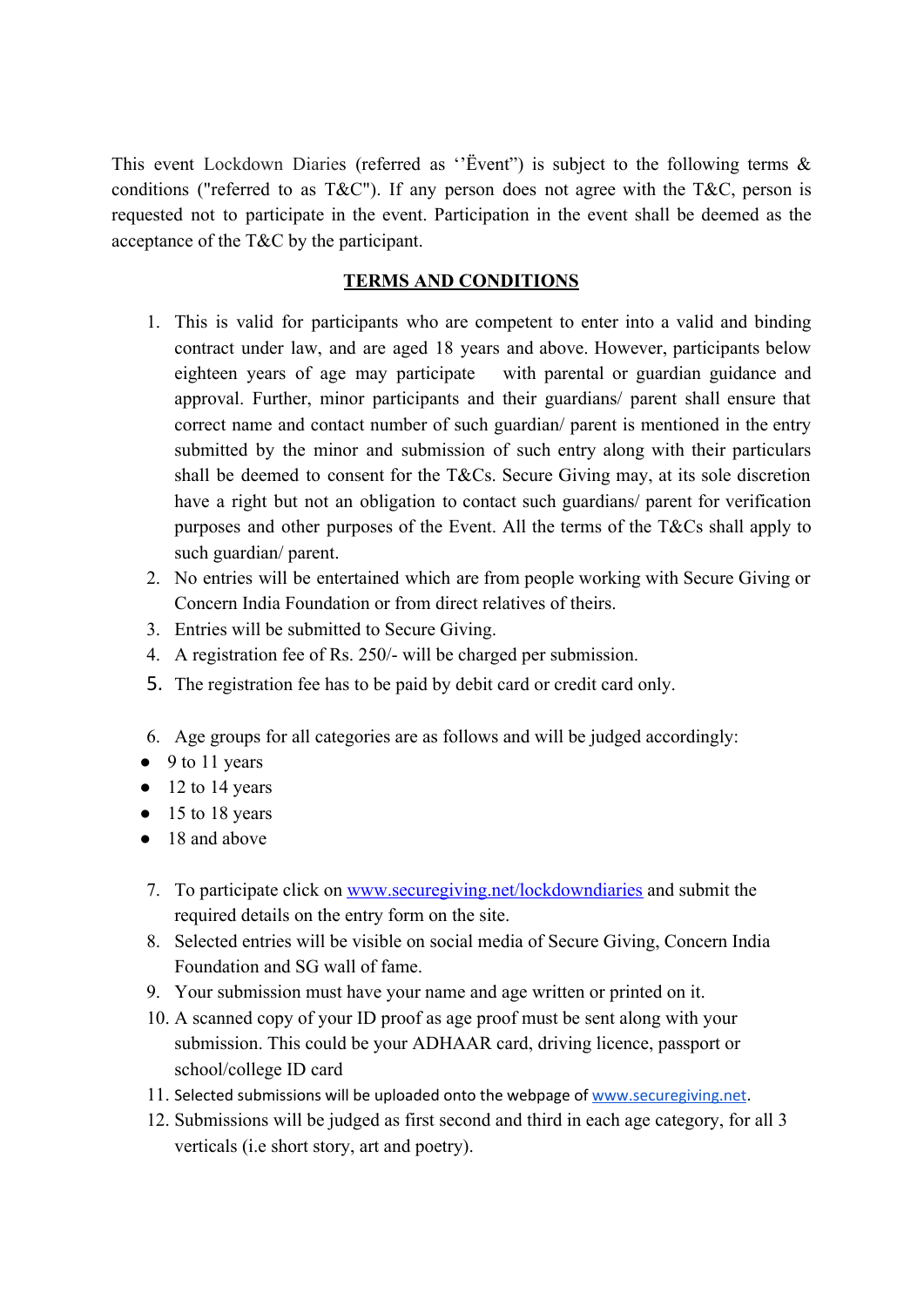- 13. The rankings will be decided on a combination of the judges' decisions as well as the number of LIKES an entry receives. However, the decision of the judges will be considered final.
- 14. Participants are invited to promote themselves on social media to garner as many LIKES and SHARES as they can get on their submissions.
- 15. Participants agree that Secure Giving has the right to publish, advertise, publicise, promote the story, poem or art work submitted by the participant without prior notice on such platforms as it deems fit and to disclose/ publish the same in any of its communications.
- 16. Participants agree that all the winning entries will become the sole and exclusive property of Secure Giving and that our organization can use/sell/assign in any manner as we deem appropriate. However, our organisation will mention the name of the participants and the participants shall have no objection to it.
- 17. Secure Giving shall also have right to use, publish and display, the participant's information, including but not limited to picture, voice, video, statements, write up, story, articles, quotes etc without prior notice on such platforms as it deems fit and to disclose/ publish the same in any of its communications.
- 18. Secure Giving shall also have the right to reject entries, content of which it deems objectionable in any way
- 19. Incorrect entries, as in age not corresponding with your ID proof, will be disqualified and cannot be edited neither will the fees be refunded
- 20. Submissions not accompanied by fees will be disqualified.
- 21. The following rules are to be followed:

## **Submission for Short story:**

Topic-You can write on any topic

Word count:

- 9 to 11 years 800 words or less
- 12 to 14 years-1000 words or less
- 15 to 18 years-1500 words or less
- $\bullet$  18 + years-2000 words or less

Size for upload: upto 2 MB

Judges will be as follows:

## **Short story:**

- Ardashir Vakil (Author & Senior Lecturer in Creative Writing-Goldsmiths University-London)
- Anjum Katyal (Editor and author)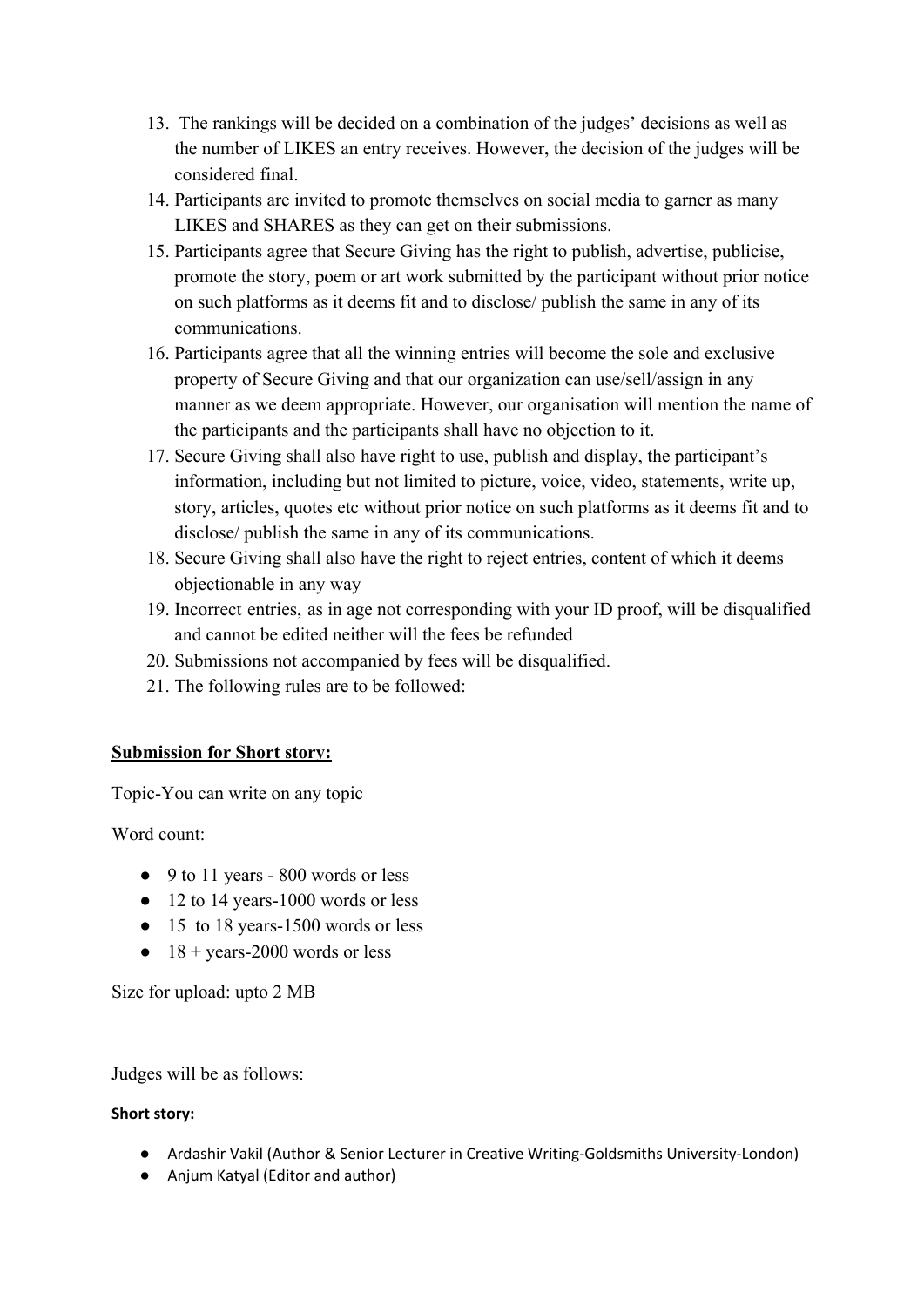- Sanjay Mukherjee (Author)
- Nilanjan Choudhury (author and playwright)
- Katie Bagli (Author of children's books)

#### **Art competition :**

- Urmila Kanoria (Founder of Kanoria Center for Arts)
- Roshini Vadehra (Director of Vadehra Art Gallery (New Delhi)
- Priyasri Patodia (Founder of Priyasri Art Gallery and AQ@Priyasri-The Artist Studio)
- Rukshaan Krishna (Founder of Rukshaan Art Studio)
- Dolly Dabriwal (Art curator and founder of ddArtspace)
- Michelle Poonawalla (Artist)
- Jenny Bhatt (Artist)
- Madhuri Bhaduri (Artist)
- Shweta Goel (Artist and art teacher)

#### **Submission for Art:**

### **Topic: The New World**

### **Artwork size – no restriction and needs to be hand drawn only**

### **Medium to be used:**

- Crayons
- Water Colors
- Charcoal
- Acrylic

Size for upload: upto 2 MB

## **Poetry**

Topic-Life After 2020

Word Limit: Not more than 50 lines

Size for upload: upto 2 MB

14.Additional Terms & Conditions

- The decision of Secure Giving as to the interpretation of any of these terms and conditions shall be final and binding on the participant.
- Judges decision will be Final
- All entries will be accepted Only through Secure Giving
- Secure Giving reserves the right to reject any disputed entries.
- The participation in this Event implies acceptance of all the terms and conditions of the Event.
- Amount paid will not be refunded